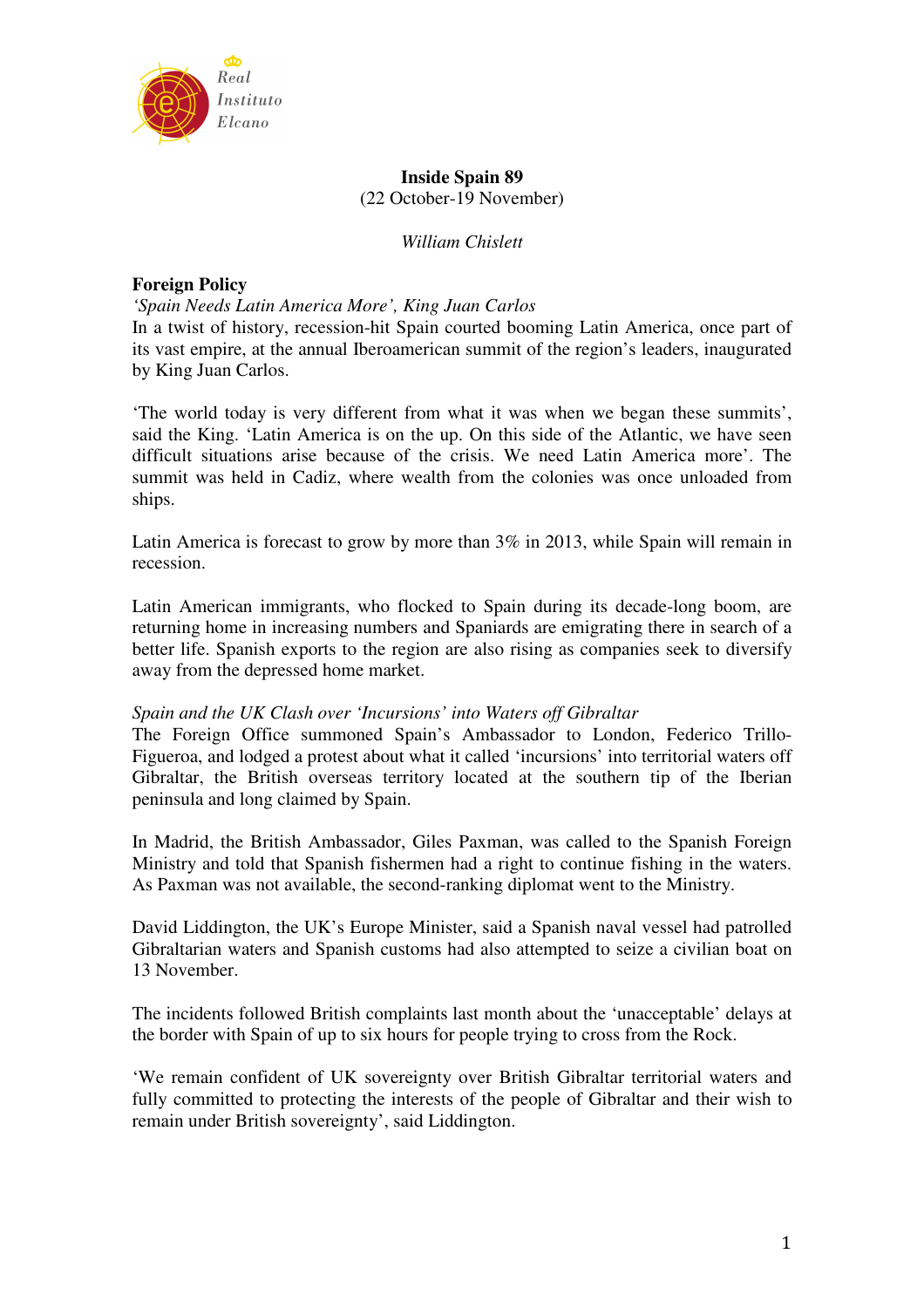

## **Domestic Scene**

*Government Says it will not be Swayed by Second General Strike in Less than a Year*  The second general strike since the Popular Party (PP) returned to power a year ago failed to paralyse the country, but culminated at the end of the day in hundreds of thousands of people protesting at the government's austerity measures.

The strike, the eighth in 36 years of democracy, hit schools, hospitals, public transport, airports and public administrations. Private-sector activity was largely unaffected. Electricity consumption, a yardstick of activity, was close to 18% lower at 11am than on a normal working day, according to the national grid, roughly the same level as on 29 March during the last strike.

Luis de Guindos, the Finance Minister, said the government's policies were the only alternative.

Trade unions had urged the work force of 17.3 million (20.4 million in 2008) to down tools. They challenged the government to hold a referendum on its measures.

## *Home Evictions Suspended for Two Years after Two Suicides*

The government responded to mounting social pressure over home evictions for nonpayment of mortgages by issuing a decree suspending them for two years for the most needy.

The move followed two suicides in as many months and street protests. Amaia Egaña, a 53-year-old former Socialist councillor in the Basque Country, threw herself from the window of her fourth-floor flat when bailiffs arrived to seize it.

Some 350,000 properties, not all of them residential, have been repossessed since 2008 when Spain's property bubble burst and the country slid into a recession which has not yet ended.

Mortgage law in Spain, where home ownership is very high (more than 80%) and also investment in real estate (see Figure 1), is among the toughest in Europe. Homeowners remain liable for what they owe on their loan, even after returning the house to the bank, if the sale of the house does not cancel out the entire mortgage debt.

#### **Figure 1. Asset split of households (% of total assets in real estate)**

|                                    | %  |
|------------------------------------|----|
| Spain                              | 79 |
| Germany                            | 56 |
| Italy                              | 53 |
| France                             | 52 |
| UK                                 | 39 |
| Japan                              | 33 |
| <b>US</b>                          | 26 |
| $\sim$ $\sim$ $\sim$ $\sim$ $\sim$ |    |

Source: Oliver Wyman.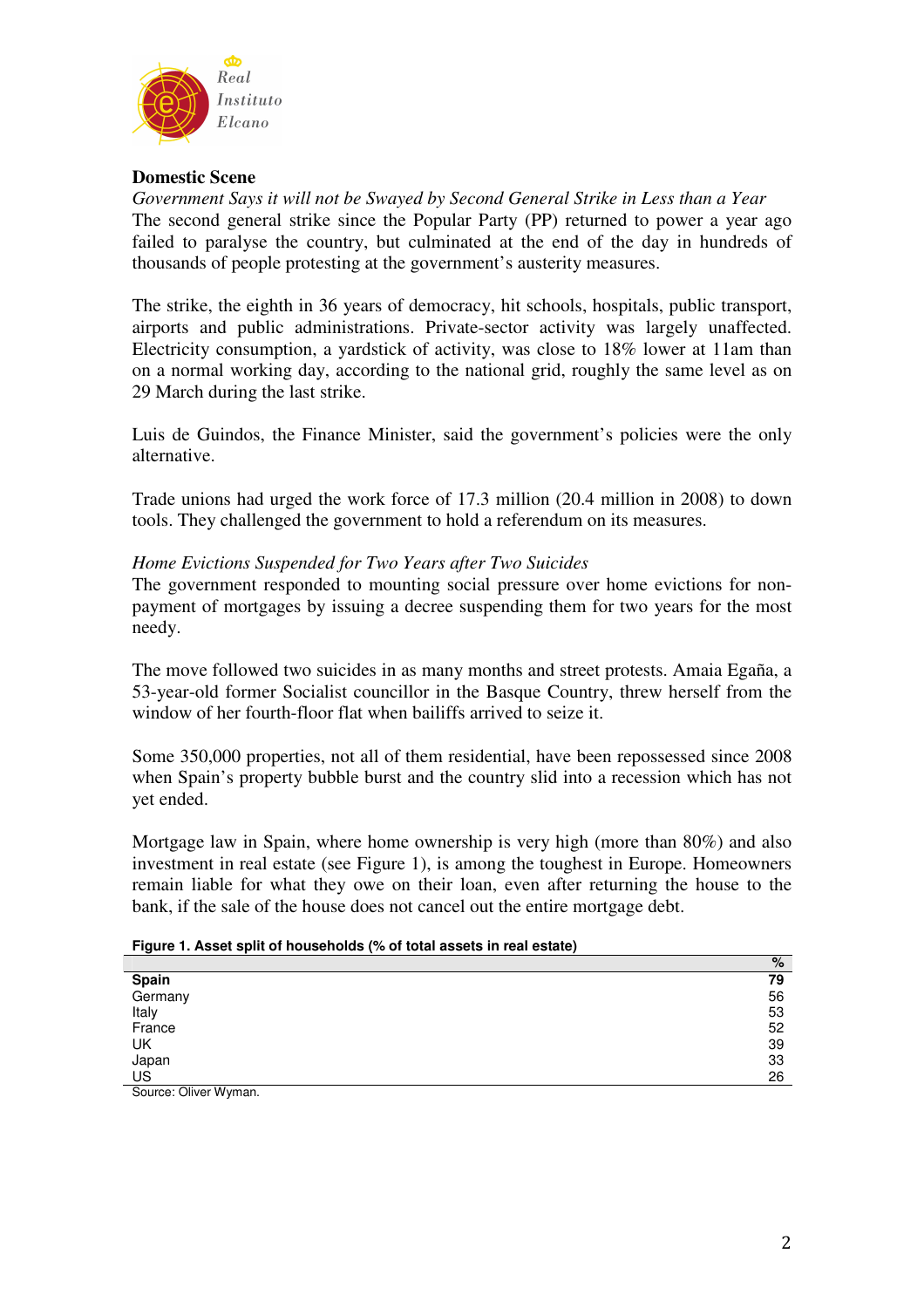

The freeze on foreclosures only applies to households earning less than  $\epsilon$ 1,597 per month combined with certain other conditions such as young children in the property, a handicapped person or a long-term unemployed person not receiving benefits. The measures are not retroactive.

'This is an emergency response to mitigate the effects of the worst of the economic crisis', Deputy Prime Minister Soraya Sáenz de Santamaria said.

The government had hoped to agree the measure with the support of the Socialists (PSOE), the main opposition party, but could not reach a solution satisfactory to both sides after several days of negotiations.

The Socialists said the measure was a stopgap solution, which would benefit few families and did not go far enough. One point of disagreement was over the Socialists' insistence that the value of a foreclosed property put up for auction should not be less than the appraised value when the mortgage was granted. House prices have fallen on average by around a quarter since 2008.

The three main associations of judges also criticised the decree for being 'arbitrary and insufficient'.

Both the Socialists, when they were in power (2004-11) and the PP, while in opposition, rejected proposals from other parties to halt the wave of evictions.

Spanish banks, four of which have been nationalised as a result of the property crash and others awaiting up to  $\epsilon$ 100 billion of EU recapitalisation funds, had begun, before the government's announcement, to stop evictions in the most extreme cases.

Mortgage defaults continue to rise, particularly among real-estate developers. The total level of bad loans stood at a record 10.7% of banks' total lending at the end of September.

The government intends to draft a new mortgage law and to make available to those who lose their homes foreclosed properties at low rents.

Juliane Kokott, the Advocate General of the European Court of Justice, said earlier this month that Spain's legal rules for evictions were incompatible with European norms as they did not sufficiently protect the consumer against possible abusive clauses in mortgage contracts.

In another development, the government was studying giving residency permits to foreigners who buy a home in Spain priced at more than  $\epsilon$ 160,000, in order to reduce the stock of hundreds of thousands of new and unsold properties.

The proposal, similar to one in Portugal and Ireland, is aimed mainly at Chinese and Russian investors and other non-EU citizens who do not have an automatic right to live in Spain.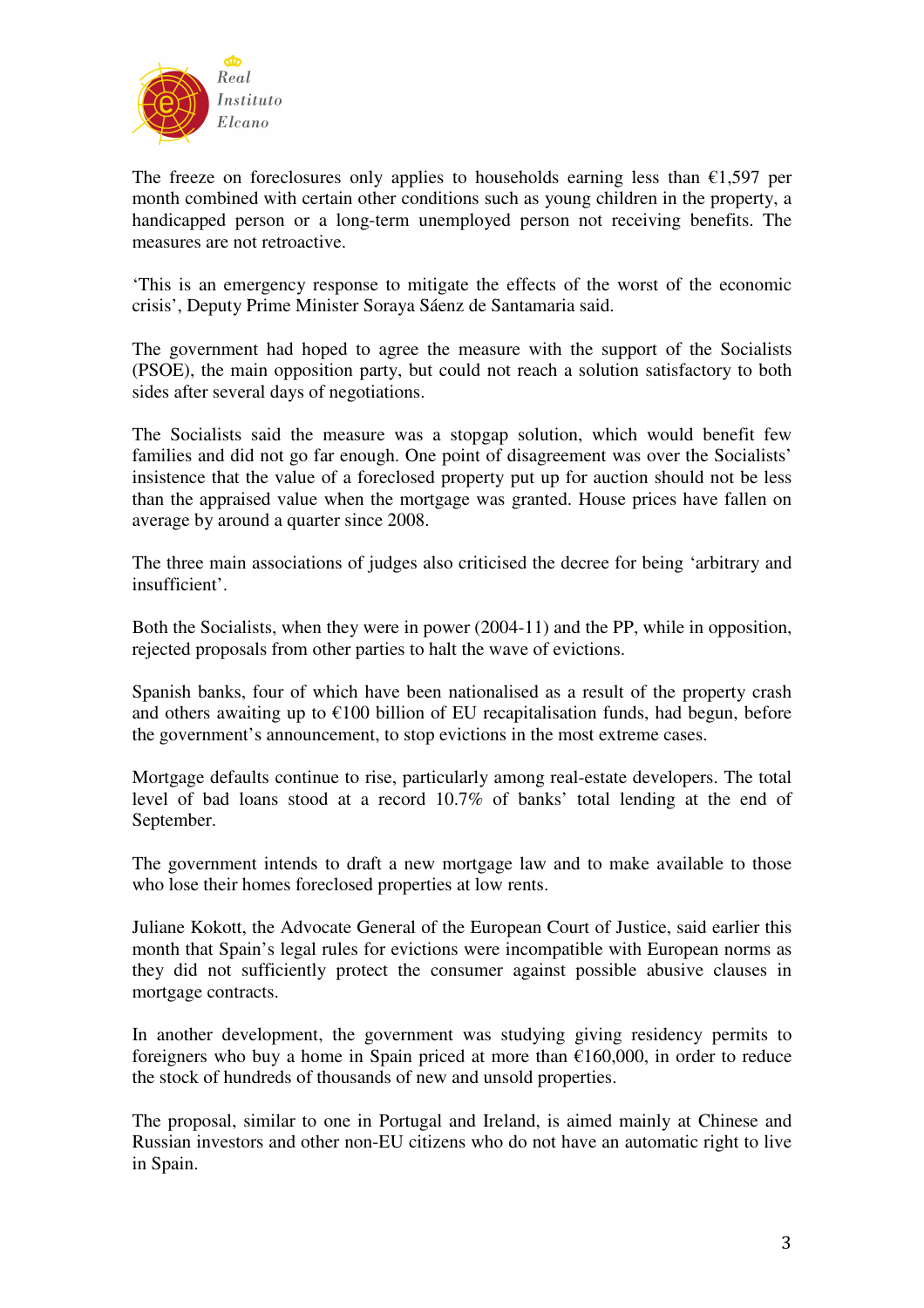

# *Pro-independence Parties Set for Victory in Catalan Election*

Parties in favour of independence for Catalonia look set to win more than half the seats in the region's snap parliamentary election on 25 November, but the ruling Convèrgencia i Unió (CiU) will not be returned to power with an absolute majority.

This would frustrate the ambition of Artur Mas, the CiU leader and head of the Catalan government, who wants a big majority for his party in order to have a free hand in his push for independence via an illegal referendum on the issue.

The Spanish Constitution gives the central government 'exclusive competence' on the authorisation of referendums, and Madrid has already ruled one out for Catalonia. The only legal way to trigger a process which results in independence is through a constitutional amendment which would require a large majority in the Spanish parliament, new elections and approval in a referendum held throughout the country.

The CiU will capture the same number of seats as in 2010 (62), while the Catalan Republican Left (ERC), historically and more radically in favour of independence, will gain eight more seats. This would give the two parties 80 of the 135 seats in the regional parliament, 12 more than the absolute majority, according to a poll by Metroscopia (see Figure 2).

The Catalan Socialist Party (PSC) will lose 10 seats for its worse result ever and, for the first time, be outflanked by the PP, which governs at the national level. The Socialists did badly in last month's regional elections in the Basque Country and Galicia.

| There is a balance particularly clocked required internet and forty results (intimetrial scale) |                  |              |  |
|-------------------------------------------------------------------------------------------------|------------------|--------------|--|
|                                                                                                 | 25 November 2012 | 2010 results |  |
| Convèrgencia i Unió (CIU)                                                                       | 62               | 62           |  |
| Popular Party (PP)                                                                              | 19               | 18           |  |
| Catalan Socialist Party (PSC)                                                                   | 18               | 28           |  |
| Catalan Republican Left (ERC)                                                                   | 18               | 10           |  |
| Initiative for Catalan Greens (ICV)                                                             | 10               | 10           |  |
| Citizens                                                                                        |                  | 3            |  |
| $\sim$ $\sim$ $\sim$ $\sim$ $\sim$                                                              |                  |              |  |

## **Figure 2. Catalan parliamentary election voting intention and 2010 results (number of seats)**

Source: Metroscopia.

Three very different views of Catalonia will be contested at the election. The CiU, previously moderate in its nationalism, has concluded that after 30 years of democracy the region no longer fits into Spain. The Socialists, divided over backing the referendum and caught on the hop by the election, want Spain to become a more federal state and the conservative PP, which governs the country as whole, wants to stick to the constitution and keep Catalonia's current status.

Artur Mas, the head of the Catalan government, began to internationalise the Catalan independence issue by visiting Brussels to lobby for his case. Mas is avoiding the word 'independence' and instead talks of Catalonia becoming 'its own state within the framework of the European Union'.

José Manuel Durão Barroso, the President of the European Commission, said an independent Catalonia would not form part of the EU and would have to apply for membership.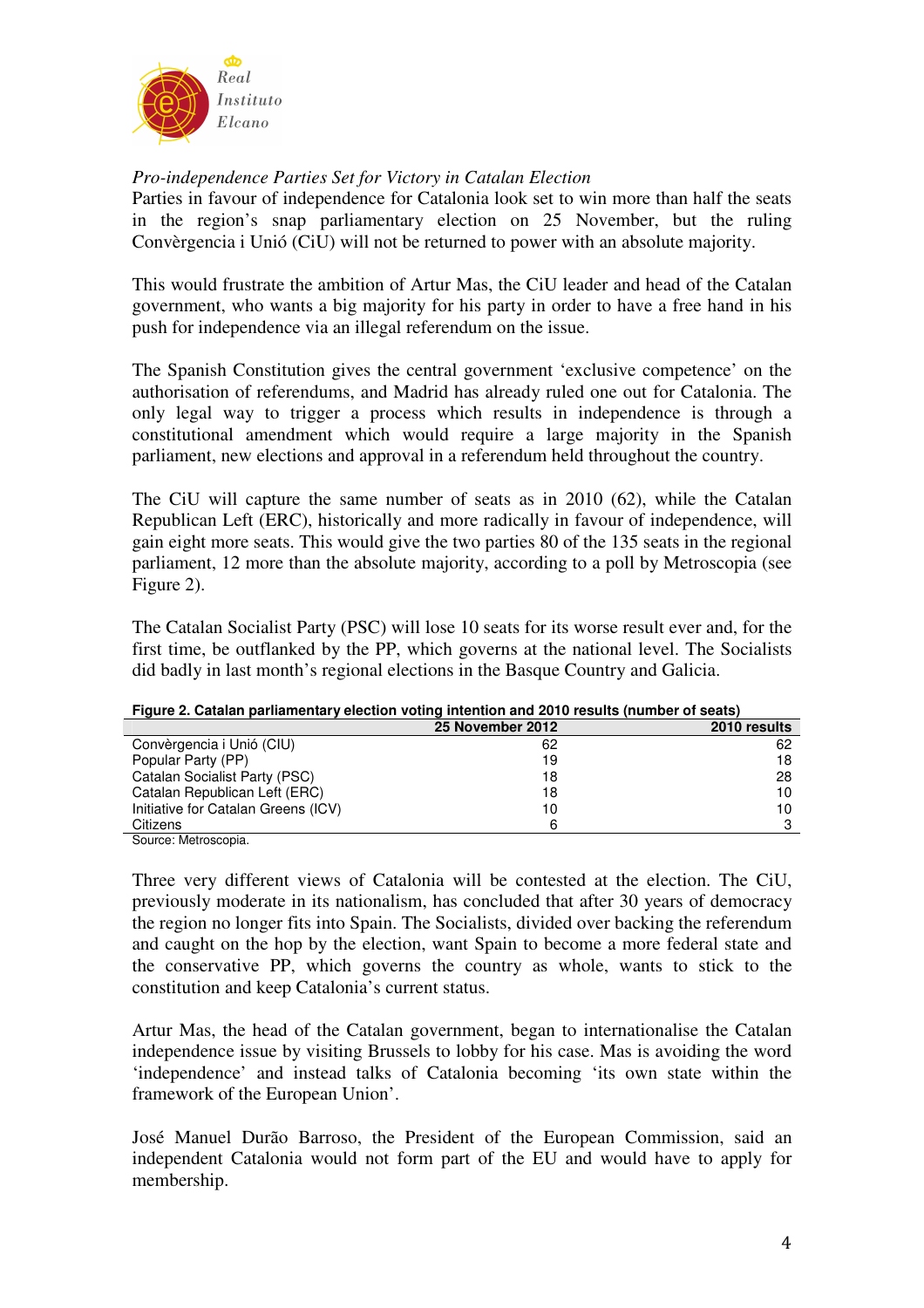

According to a report by UBS, the Swiss bank, the economic prospects of a Catalan state would be 'probably gloomy, and possibly disastrous'.<sup>1</sup>

# *Socialists Fail to Make Inroads One Year after Losing the General Election*

Support for the PP, since winning the general election last November, has plummeted, but the Socialists' popularity has also declined, albeit to a smaller extent.

If elections were held now the PP would capture 31.8% of the vote, down from 44.6% in November 2011, and the Socialists 22.9% (28.7%), according to a poll by Metroscopia based on voter turnout of between 60% and 62%, 10-12 pp less than in previous elections (see Figure 3).

### **Figure 3. Voter intention (% of votes)**

|                                      | November 2012 | November 2011 Results |
|--------------------------------------|---------------|-----------------------|
| PP                                   | 31.8          | 44.6                  |
| Socialists                           | 22.9          | 28.7                  |
| United Left                          | 12.9          |                       |
| Union, Progress and Democracy (UPyD) | 4.6           | 8.5                   |
| Source: Metroscopia 6-7/Y1/2012      |               |                       |

Source: Metroscopia, 6-7/XI/2012.

Voter evaluation of the Socialists' leader Alfredo Pérez Rubalcaba has not ceased declining since the party scored its worst-ever result. In November 91% of respondents said they had little or no confidence in him compared with 84% for Prime Minister Mariano Rajoy.

The Socialists are still stigmatised by their association with Spain's recession, which happened on their watch, and suffer from a lack of credible alternative policies.

## *French Police Arrest Top 'ETA Military Leader'*

Izaskun Lesaka, described by the Interior Ministry as one of the 'three most important figures in the Basque terrorist organisation ETA, was arrested in the French town of Macon. She was picked up along with Joseba Iturbide Ochoteco. This brought to 24 the number of ETA suspects captured this year.

Lesaka is said to have been on the run for at least seven years and was one of the three masked figures who read out ETA's ceasefire announcement in October last year.

ETA has assassinated more than 800 people in its 45-year campaign for an independent Basque state.

## *Constitutional Court Upholds Gay Marriage*

 $\overline{a}$ 

The Constitutional Court reaffirmed the gay marriage law approved by the Socialist government in 2005 and against which the now ruling conservative PP appealed.

The court, which took seven years to make up its mind and during which there were more than 22,000 gay marriages, voted eight to three in favour of the law.

<sup>&</sup>lt;sup>1</sup> 'Can Catalonia leave? Hardly'. UBS Investment Research, 18/X/2012.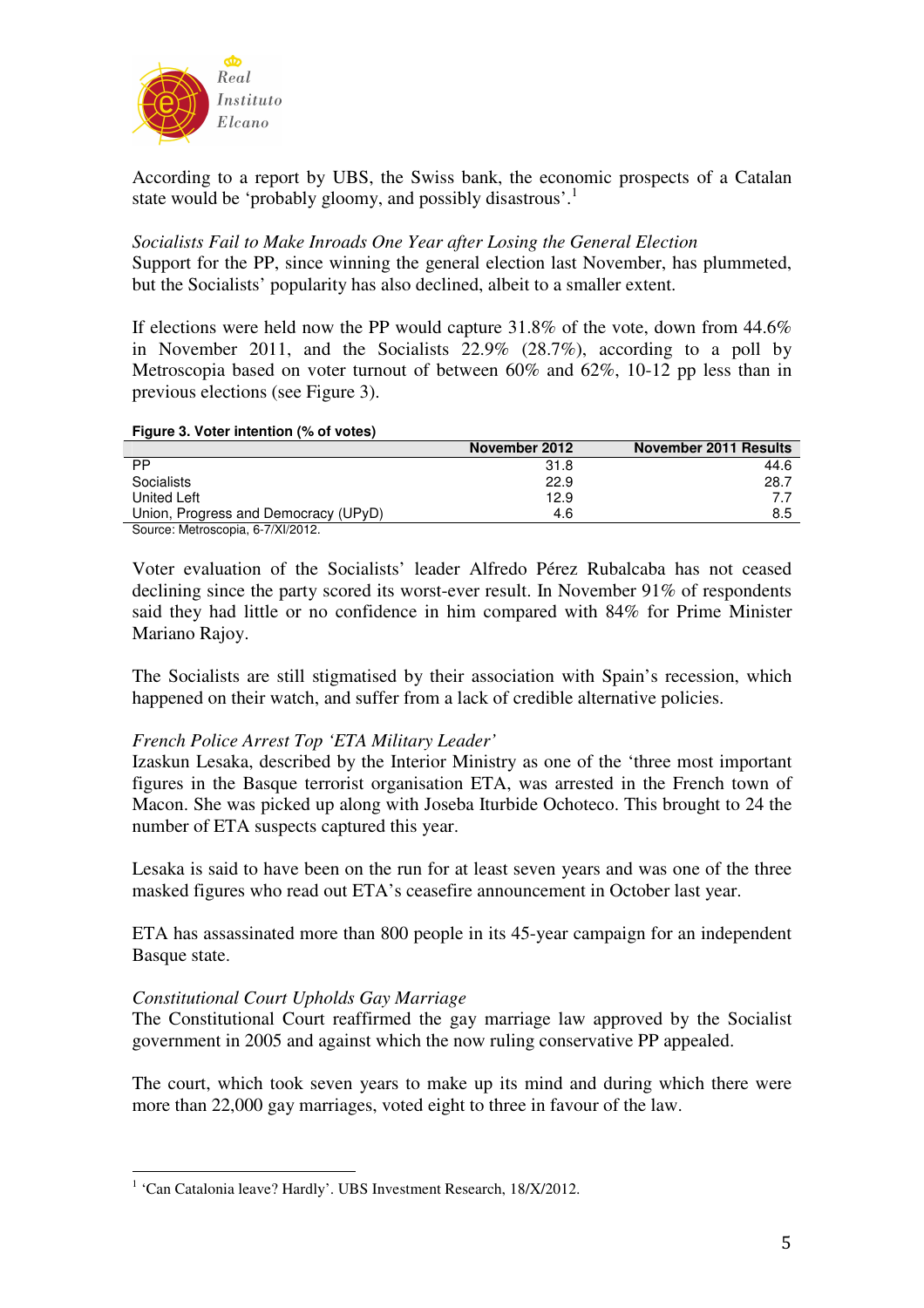

Spain became the third country to approve gay marriage after Belgium and the Netherlands. The law outraged the hierarchy of the Roman Catholic Church. The French cabinet approved a draft bill legalising same-sex marriage earlier this month.

## *Population at Risk of Poverty Rises*

More than one-quarter of the population was at risk of poverty or social exclusion in 2011, according to the latest figures from Eurostat (see Figure 4).

Rising unemployment (currently 25.8%), which shows no signs of abating, and cuts in welfare spending have lowered living standards substantially in the last four years.

| $\frac{1}{2}$ iguit $\frac{1}{2}$ . Lo population at how or poverty (70) |                                   |
|--------------------------------------------------------------------------|-----------------------------------|
| Country                                                                  | Population at risk of poverty (%) |
| Bulgaria                                                                 | 49.1                              |
| Ireland                                                                  | 29.9(1)                           |
| Greece                                                                   | 27.7(1)                           |
| <b>Spain</b>                                                             | 27.0                              |
| Italy                                                                    | 24.5(1)                           |
| Germany                                                                  | 19.9                              |
| $(1)$ 2011.                                                              |                                   |

**Figure 4. EU population at risk of poverty (%)** 

Source: Eurostat.

As in unemployment rates, there are considerable regional differences as regards the levels of population at risk of poverty. Andalusia is the region most at risk (see Figure 5).

| Figure 5. Spain's population at risk of poverty by regions (1) and stated unemployment rates (2) |  |  |  |
|--------------------------------------------------------------------------------------------------|--|--|--|
|                                                                                                  |  |  |  |

|                    | At risk of Poverty (%) | Unemployment (%) |  |
|--------------------|------------------------|------------------|--|
| Andalusia          | 38.6                   | 35.4             |  |
| Canary Islands     | 38.2                   | 33.6             |  |
| Castilla La Mancha | 35.2                   | 28.0             |  |
| Extremadura        | 35.2                   | 32.7             |  |
| Navarra            | 13.1                   | 14.9             |  |
| Spain              | 27.0                   | 25.0             |  |
| $(4)$ $0044$       |                        |                  |  |

(1) 2011. (2) September 2012.

Source: Eurostat and INE.

## **The Economy**

*European Commission Pours Cold Water on the Government's Forecasts, Rules out Further Austerity* 

Spain will not meet its EU-imposed budget deficit targets this year and next, but despite this the government will not be pressed into approving further austerity measures.

This respite increases the likelihood of Prime Minister Mariano Rajoy requesting a bailout from the EU and the European Central Bank, which he has so far been reluctant to do unless he has a clearer idea of the conditions. A rescue, probably in the form of an EU-ECB bond purchase programme to lower Spain's borrowing costs, now looks politically easier.

The Commission forecasts a deficit of 6% in 2013, above the 4.5% target agreed with Brussels, and of 6.4% in 2014, more than double the EU threshold of 3% (see Figure 6).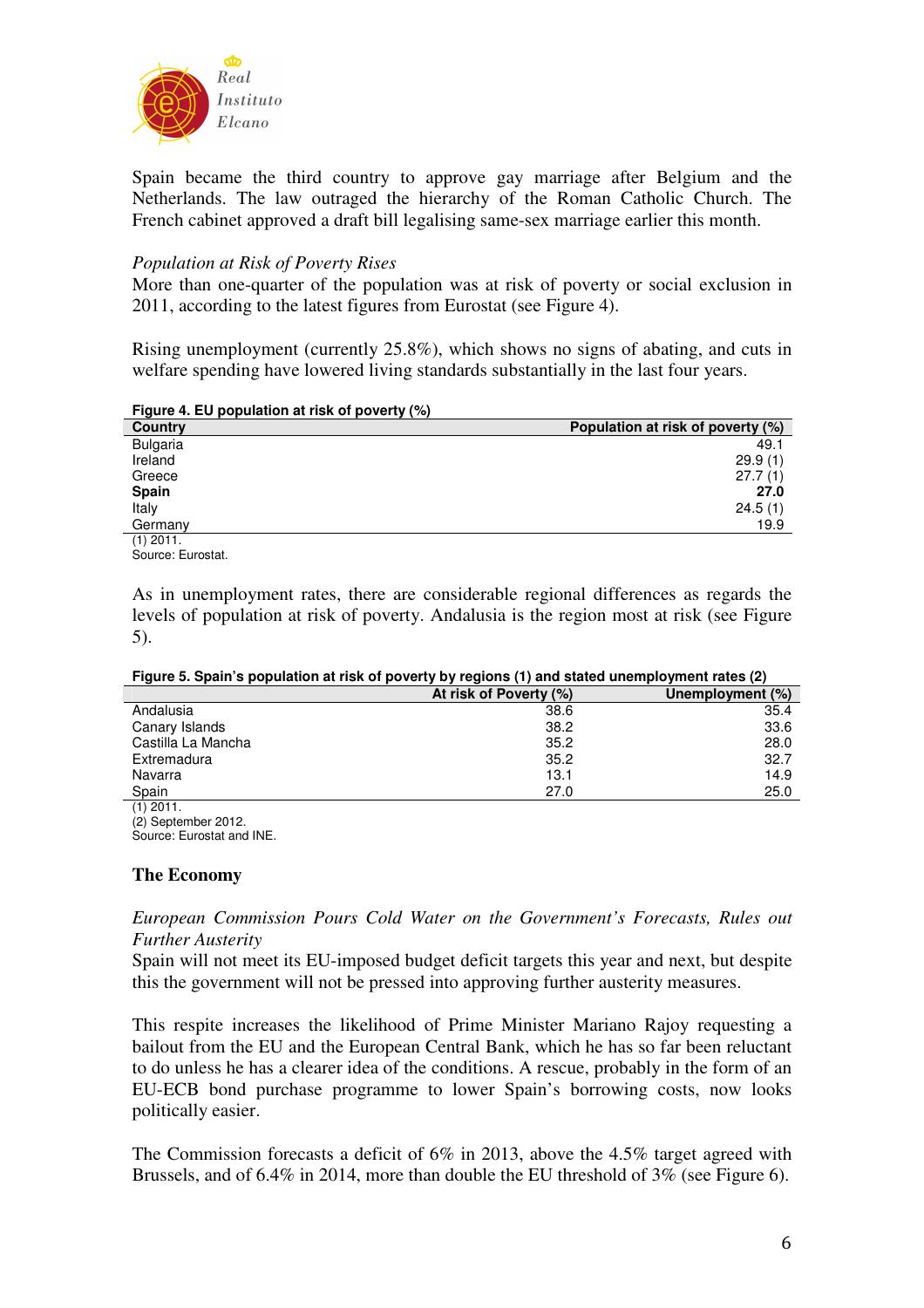

| Figure 6. European Commission forecasts, 2012-14 (1) |      |
|------------------------------------------------------|------|
| 2012                                                 | 2013 |

|                            | 2012   |        | 2013   |        | 2014   |      |
|----------------------------|--------|--------|--------|--------|--------|------|
|                            | Comm.  | Gov.   | Comm.  | Gov.   | Comm.  | Gov. |
| GDP growth (%)             | $-1.4$ | $-1.5$ | $-1.4$ | $-0.5$ | $+0.8$ | +1.2 |
| Budget deficit (% of GDP)  | 8.0(2) | 7.3(2) | 6.0    | 4.5    | 6.4    | 2.8  |
| Gross pub. debt (% of GDP) | 86.1   | 85.3   | 92.7   | 90.5   | 97.    | NA   |

(1) 5 November 2012.

(1) Including the financial assistance to banks.

Source: European Commission and Spanish Government.

Olli Rehn, the EU Economic Commissioner, ruled out new budget deficit targets for 2012 and 2013. This indicated a more flexible policy toward resolving the euro zone crisis.

Madrid has already obtained a one-year delay for lowering the deficit to below the EU threshold (from 2013 to 2014).

Spain's 2013 budget is based on an unrealistic GDP shrinkage for 2013 of 0.5%, almost three-times lower than the forecast of the Commission and of other international organisations. Spain has been in recession since 2009, apart from anaemic growth in  $2011<sup>2</sup>$ 

The government's main battle on the budgetary front is with regional and local administrations, which account for three-quarters of spending excluding welfare benefits and interest payments on debt, much higher than the EU average. They have still not presented their budgets for achieving the central-government-imposed deficit target in 2013 of 0.7% of GDP. Half of their spending goes on personnel.

The *Círculo de Empresarios*, a lobby for the business sector, urged the government in a report to reduce the number of town halls, provincial councils (which have more than 1,500 indirectly appointed political posts) and companies and foundations that belong to regional and local governments.<sup>3</sup> Spain has 8,114 town halls (many more than the much larger Germany), only 750 of which cover towns of more than 10,000 people, almost 50 provincial councils and more than 4,000 companies and foundations. Some of the state's institutions are also duplicated in the regions, such as the *Tribunal de Cuentas* (Court of Auditors), the *Tribunal de Defensa de la Competencia* (Competition Court) and the *Defensor del Pueblo* (Ombudsman), as well as foreign trade offices.

## *Treasury Meets Debt Issuance Target for 2012*

 $\overline{a}$ 

The Treasury met its gross debt issuance target for the year of  $\epsilon$ 86 billion on 8 November and with three more tenders before the end of 2012 it could achieve a head start on 2013.

 $2^2$  See the author's Paper, 'Spain's Crisis: the State of Play', for the current situation (http://www.realinstitutoelcano.org/wps/portal/rielcano\_eng/Content?WCM\_GLOBAL\_CONTEXT=/elc ano/elcano\_in/zonas\_in/image+of+spain/wp17-2012\_chislett\_spain\_crisis\_2012). 3 See 'PGE-2013: la hora de las Administraciones Territoriales',

http://www.circulodeempresarios.org/es/sala-de-prensa/noticias/pge-2013-la-hora-de-lasadministraciones-territoriales.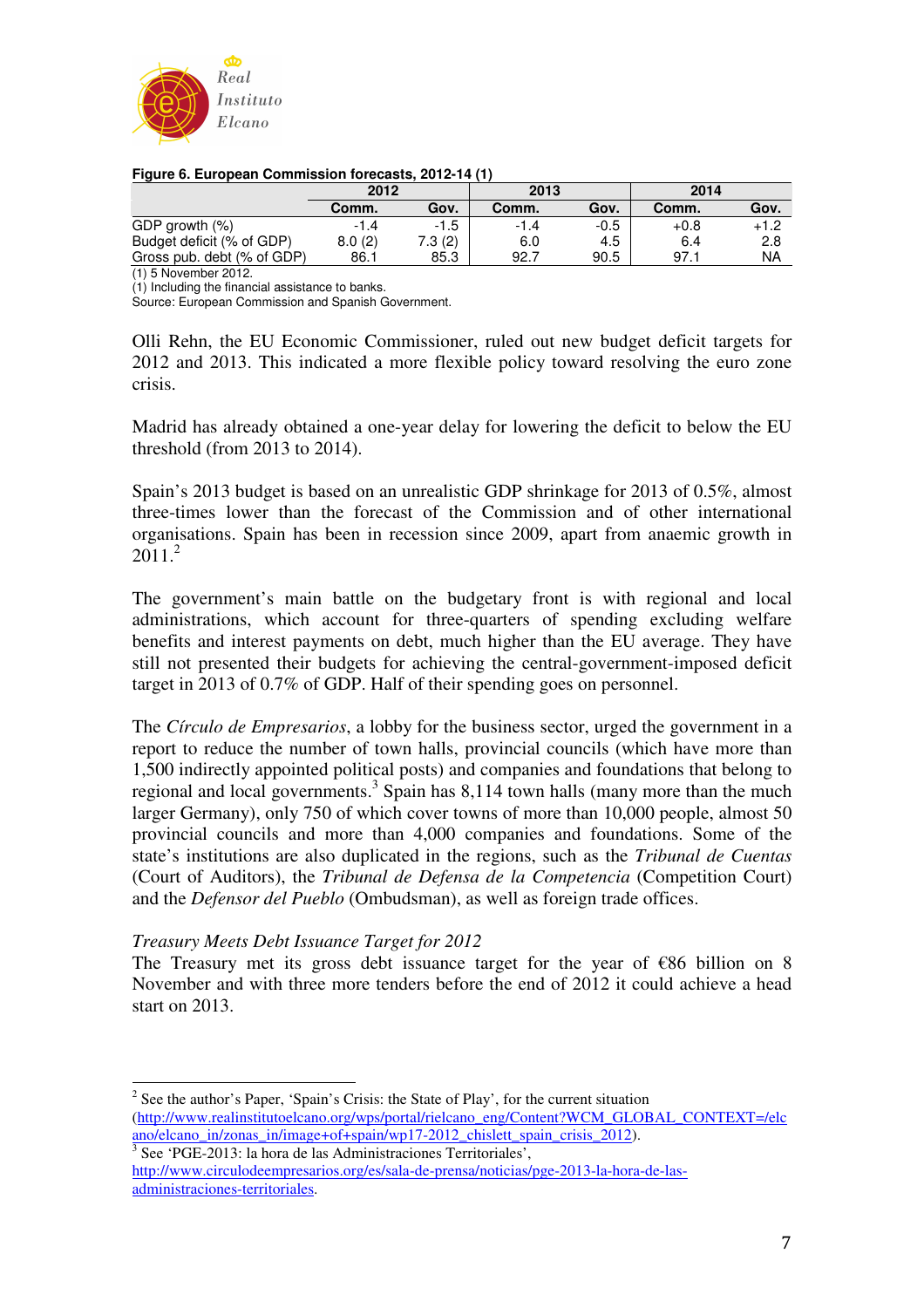

Significantly, the Treasury auctioned 20-year bonds, the longest-dated since May 2011, which was interpreted as a sign of greater self-confidence. Until then it had relied on short-dated maturities.

The 10-year government bond yield was 5.97% on 19 November, down from a peak of 7.5% in July (see Figure 7). The markets seem to be less aggressive towards Spain, but no one knows for sure whether this is the calm before a storm or a consolidated position.

|                         | Yield $(\%)$ | Spread (pp) |
|-------------------------|--------------|-------------|
| Germany                 | 1.36         |             |
| Greece                  | 17.20        | $+15.84$    |
| Ireland                 | 4.66         | $+3.30$     |
| Italy                   | 4.91         | $+3.54$     |
| Portugal                | 8.56         | $+7.20$     |
| Spain                   | 5.97         | $+4.61$     |
| Source: ThomsonReuters. |              |             |

#### **Figure 7. 10-year government bond yields (%) and spreads over Germany's bunds (pp)**

Some analysts say the relative calm reflects the markets' conviction that at the end of the day Spain will have no option but to go for a rescue.

Alfredo Sáez, the CEO of Santander, Spain's largest bank by market capitalisation, spoke for many in the private sector when he said last month that a rescue request would be 'viewed positively' by the bank.

## *Spain Set to Become a Net Contributor to the EU Budget for the First Time*

As if the government had not got enough on its plate coping with the country's recession, in 2014 Spain will become a net contributor to the EU budget. It has been a net beneficiary since joining the EU in 1986 (see Figure 8).

#### **Figure 8. Net contributors to the EU budget, 2000-10 (€ mn)**

|                                  |                                            | . .      |                           |
|----------------------------------|--------------------------------------------|----------|---------------------------|
|                                  | 2000                                       | 2005     | 2010                      |
| France                           | -677                                       | $-2,883$ | 5,535                     |
| Germany                          | $-8,232$                                   | $-6,064$ | $-9,225$                  |
| Italy                            | 1,231                                      | $-2,199$ | $-4,534$                  |
| <b>Spain</b>                     | 5,263                                      | 6,017    | 4,101                     |
| UK                               | $-2.913$                                   | $-1,529$ | $-5,626$                  |
| $\overline{\cdots}$<br>$\cdot$ . | $\mathbf{u}$<br>$\sim$ $\sim$<br>$\cdot$ . | .<br>.   | $\sim$<br>$\cdot$ $\cdot$ |

Note: Negative amounts mean that, according to the Commission's calculations, the country has paid more towards the EU's budget than it should if there were to be a balance between payments and receipts between the EU and the Member State.

Source: European Commission.

 $\overline{a}$ 

The role of Spain within the EU budget has undergone an amazing transformation: from being the largest net beneficiary in absolute terms in the Multiannual Financial Framework 2000-06, with net returns of 1.2% of GDP, to being a likely net contributor as of 2014. As a 'cohesion country', together with Ireland, Portugal, Greece and the 12 new member States, Spain has been the leading net recipient of cohesion funds in absolute terms, absorbing almost 25% of the EU budget devoted to regional policy at the beginning of  $2000<sup>4</sup>$ 

<sup>&</sup>lt;sup>4</sup> See M. Kölling & C. Serrano Leal, 'Spain's Balancing Act: Net Contributor or Net Beneficiary of the EU Budget',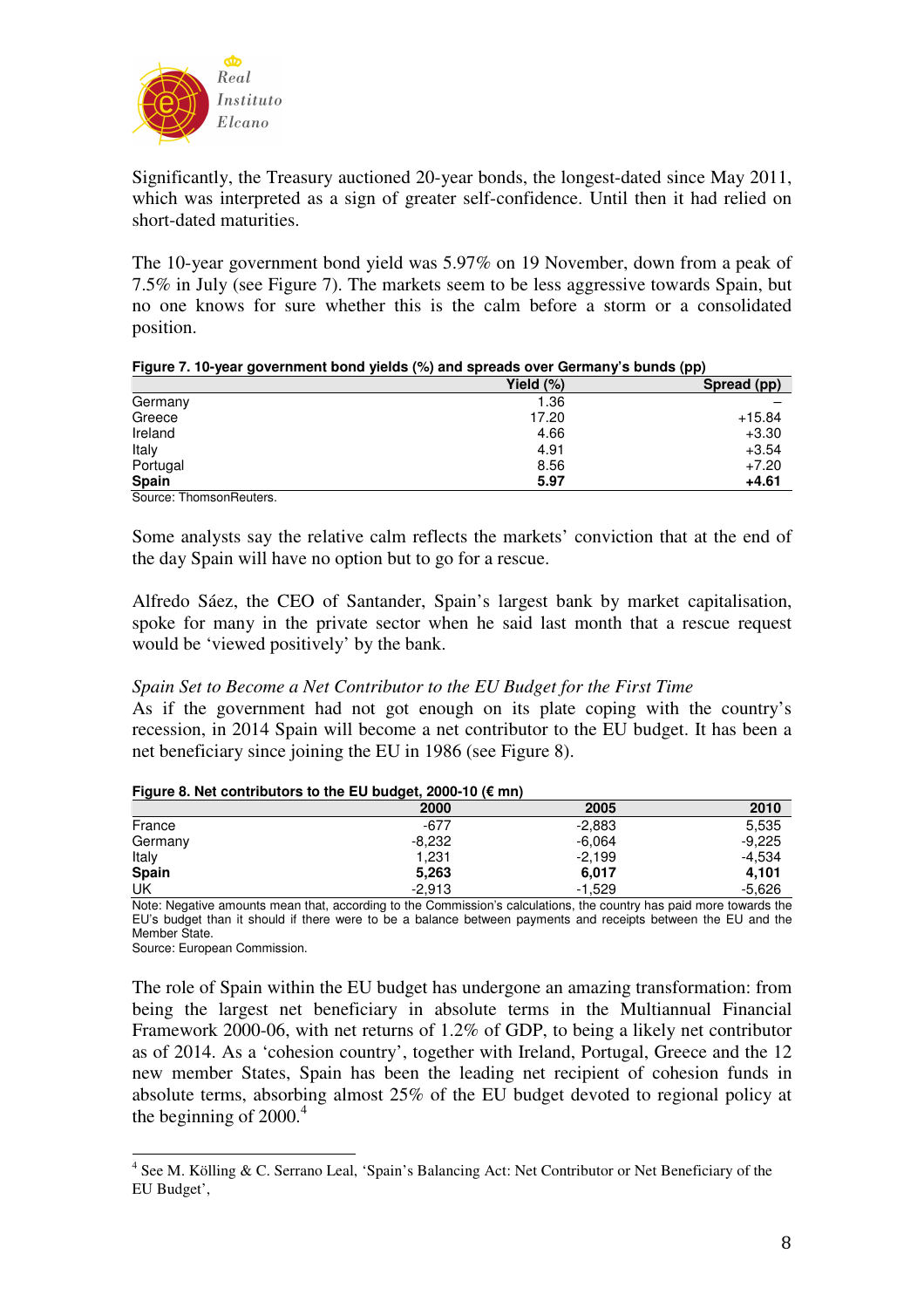

According to reports, Spain could lose up to  $\epsilon$ 20 billion in EU funds.

Prime Minister Mariano Rajoy said the cuts in the overall EU budget for 2014-20 were 'not acceptable'. However, faced with a need to win Berlin's support if he seeks an EU rescue, Madrid is unlikely to make many waves on the issue.

Spain's per capita income in purchasing power standards dropped in 2011 to below the EU average for the first time since 2001 (see Figure 9).

| $1.941$ $0.1$ of vapita modified in particularity points claimanted $(0.01)$ |      |      |      |
|------------------------------------------------------------------------------|------|------|------|
|                                                                              | 2001 | 2006 | 2011 |
| France                                                                       | 115  | 108  | 107  |
| Germany                                                                      | 116  | 116  | 120  |
| Italy                                                                        | 118  | 105  | 101  |
| Spain                                                                        | 98   | 105  | 101  |
| UK                                                                           | 120  | 120  | 108  |
|                                                                              |      |      |      |

| Figure 9. Per capita income in purchasing power standards (EU-27 = 100) |  |  |
|-------------------------------------------------------------------------|--|--|
|-------------------------------------------------------------------------|--|--|

Source: Eurostat.

*Spain Holds its Global Position in Merchandise and Commercial Exports* 

Spain maintained in 2011 its global share of merchandise and commercial exports, according to the World Trade Organisation (see Figures 10 and 11).

|  | Figure 10. Ranking by global market share of merchandise exports, 2002-11 (%) |
|--|-------------------------------------------------------------------------------|
|  |                                                                               |

| <b>There</b> is the maining wy grower mained enable of merchandice experte, <b>Even</b> in (79) |      |      |      |      |  |
|-------------------------------------------------------------------------------------------------|------|------|------|------|--|
| <b>Country Ranking</b>                                                                          | 2011 | 2010 | 2009 | 2002 |  |
| 1. China                                                                                        | 10.4 | 10.4 | 10.1 | 5.1  |  |
| 2. US                                                                                           | 8.1  | 8.4  | 8.5  | 10.8 |  |
| 3.Germany                                                                                       | 8.1  | 8.3  | 9.0  | 9.5  |  |
| 6. France                                                                                       | 3.3  | 3.4  | 3.9  | 5.1  |  |
| 8. Italy                                                                                        | 2.9  | 2.9  | 3.2  | 3.9  |  |
| 11. UK                                                                                          | 2.6  | 2.7  | 2.8  | 4.3  |  |
| 18. Spain                                                                                       | 1.6  | 1.6  | 1.7  | 1.9  |  |

Source: World Trade Organisation.

#### **Figure 11. Ranking by global market share of exports of commercial services, 2002-11 (%)**

| .                      |      |      |      |      |
|------------------------|------|------|------|------|
| <b>Country Ranking</b> | 2011 | 2010 | 2009 | 2002 |
| 1. US                  | 13.9 | 14.1 | 14.2 | 17.4 |
| 2. UK                  | 6.6  | 6.2  | 7.2  | 7.9  |
| 3. Germany             | 6.1  | 6.3  | 6.5  | 6.2  |
| 4. China               | 4.4  | 4.6  | 3.9  | 2.4  |
| 5. France              | 3.9  | 3.8  | 4.2  | 5.5  |
| 8. Spain               | 3.4  | 3.3  | 3.7  | 4.0  |
| 13. Italy              | 2.6  | 2.6  | 3.0  | 3.8  |
|                        |      |      |      |      |

Source: World Trade Organisation.

 $\overline{a}$ 

Higher exports, since the onset of Spain's crisis in 2008, coupled with much lower imports have played a significant role in lowering Spain's massive current account deficit from 10% of GDP in 2007 to an estimated 2.4% this year.

The trade deficit for January-August was  $\epsilon$ 23.5 billion, 23.3% lower than in the first eight months of 2011 (the energy bill accounts for a big part of the deficit). This reduction, coupled with the higher surplus on the services account (including tourism) lowered the current account deficit for the first eight months to  $\epsilon$ 16.1 billion from  $\epsilon$ 26.5 billion in the same period of 2011.

http://www.realinstitutoelcano.org/wps/portal/rielcano\_eng/Content?WCM\_GLOBAL\_CONTEXT=/elca no/elcano\_in/zonas\_in/europe/ari50-2012.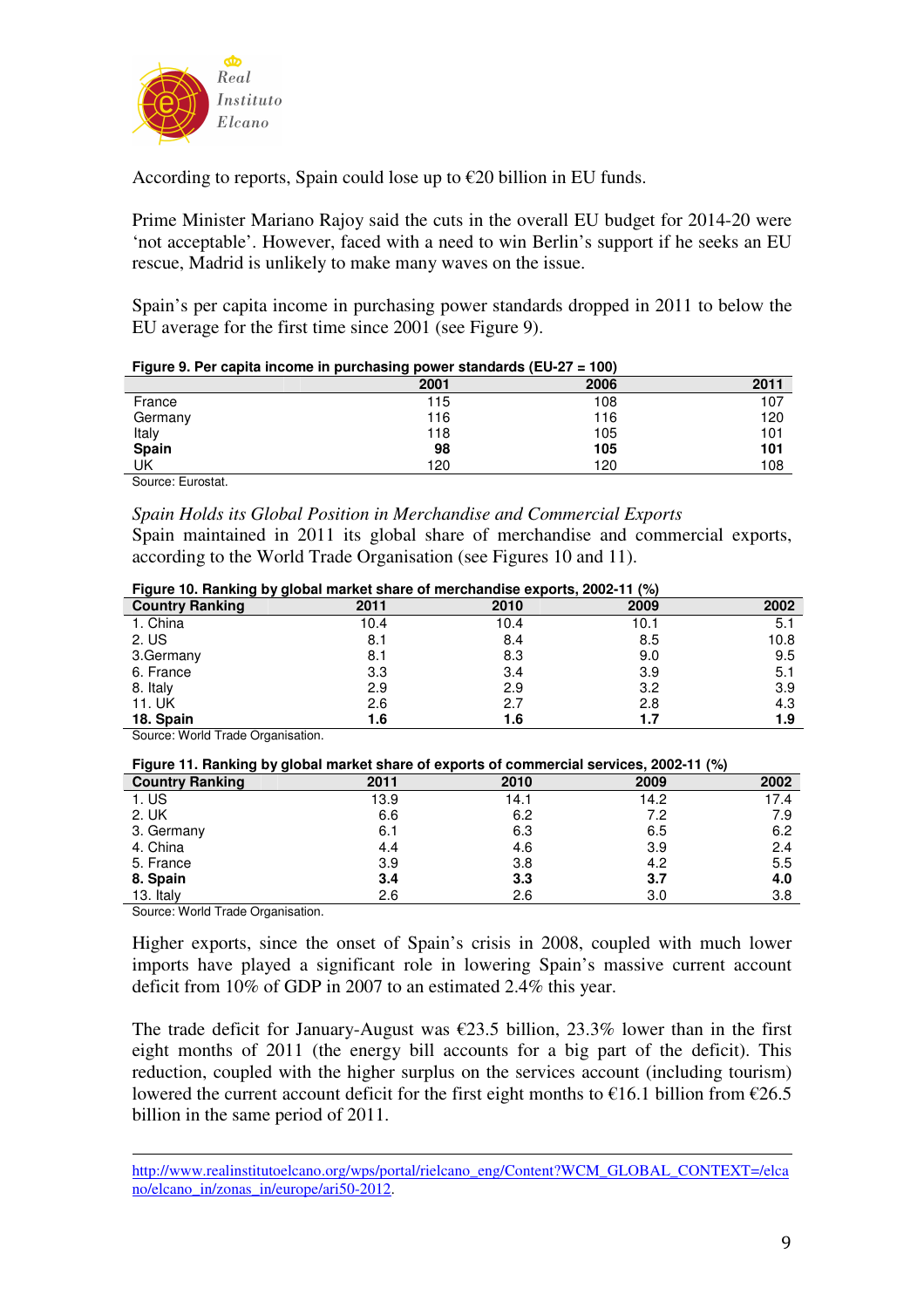

*Inward Foreign Direct Investment Rises, Business Climate Sentiment Virtually Unchanged* 

Gross foreign direct investment (FDI) in Spain almost quadrupled in the first half of the year, while foreign business sentiment remained virtually the same as in 2011.

FDI was US\$14.8 billion, up from US\$3.1 billion in the first six months of 2011 (see Figure 12), albeit partly because of the recapitalisation by foreign parent banks of their affiliates, hit by the sovereign debt crisis, and not due to any significant greenfield investment.

#### **Figure 12. Foreign direct investment inflows, first half of 2012 (US\$ bn)**

| $\sim$<br>-<br>Country | - 1<br>$  +$<br>First Half 2012 | First Half 2011 |
|------------------------|---------------------------------|-----------------|
| China                  | 59.1                            | 60.9            |
| US                     | 57.4                            | 94.4            |
| France                 | 34.7                            | 9.8             |
| UK                     | 30.8                            | 31.2            |
| Spain                  | 14.8                            | 11.1            |
| Ireland                | 14.7                            | 3.1             |
| Germany                | 10.0                            | 26.1            |
| Portugal               | 7.8                             | 2.2             |
| Italy                  | $-1.6$                          | 13.9            |

Source: Global Investment Trend Monitor, 23 October 2012, UNCTAD.

Investindustrial, the Italian private equity group, recently agreed to acquire the 50% of PortAventura it does not already own for around  $£120$  million. The fund bought its initial holding in 2009.

The 2012 business climate barometer from the standpoint of foreign investors, released at the end of October and drawn up by the IESE business school and the governmentrun Invest in Spain, is only slightly lower than in 2011 (2.7 out of 5 as against 2.9). The survey of over 250 companies was conducted in June and does not reflect some of the structural changes since then. According to the report, the main weaknesses are:

- A scarcity of bank financing and its high cost and of other financing sources.
- An excessive bureaucratic burden in establishing and operating a company.
- The need for further flexibility and lower labour costs.
- The need for more investment incentives for  $R+D+i$ .

Compared with the 2011 barometer:

- The regulatory framework was the only area that received (slightly) better marks.
- The rise in 'general costs' was seen as the highest deterioration year-on-year, followed by financing and market size.
- The rest of the surveyed areas (labour market, taxation, infrastructures, labour force, innovation and quality of life) received slightly lower marks.

According to a long and very detailed report by the Arcano Group, which counters what it calls the 'excessively pessimistic picture painted of Spain' and knocks down some of the prevailing myths, 'now is a fantastic moment to invest' because of the country's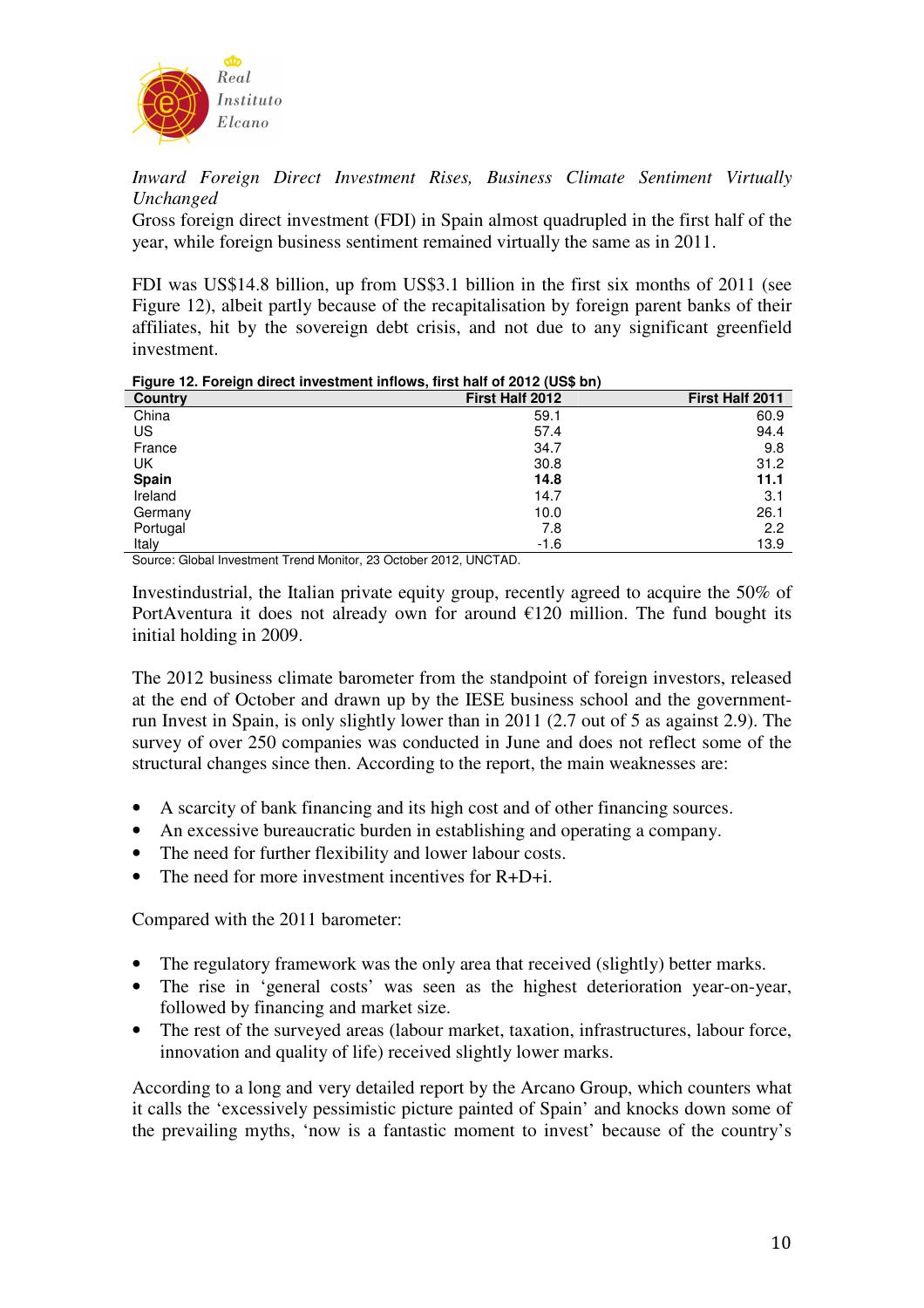

'enhanced fundamentals and depressed valuations'.<sup>5</sup>

## **Corporate Scene**

## *Property Loans Drag Down Santander and BBVA's Nine-Month Earnings*

Santander, the euro zone's largest bank by market capitalisation, posted a 94% drop in third-quarter net profits to  $\epsilon$ 100 million, due to more bad property loans in Spain and slower growth in some markets abroad. The profit for the first nine months was 66% lower at €1.8 billion.

Real estate provisions in the quarter amounted to  $\epsilon$ 5 billion and increased coverage of problematic property loans to 65%. The bank said it had now met 90% of the provisions imposed by the government on banks.

Earnings declined in the UK, Brazil (a key market) and Chile.

BBVA, Spain's second-biggest bank, saw its third-quarter net income drop  $82\%$  to  $\epsilon$ 146 million for similar reasons. Profit for the first nine months was  $43.7\%$  at  $\epsilon$ 1.6 billion. The bank fared better than Santander in its foreign markets. Profits in Mexico, where BBVA is the leader, were 12% higher.

## *Repsol's Profit Offsets YPF Nationalisation*

Higher output in Bolivia and Libya and steeper prices helped the oil company Repsol offset the loss of YPF, its Argentine unit, and boost its third-quarter profit by 36.4% to  $\epsilon$ 760 million after adjusting for one-time items and inventory costs.

The Argentine government seized Repsol's majority stake in YPF in April.

Profit for the first nine months was down 5.5% at €1.79 billion (+4% to €1.76 billion after eliminating the impact of the change in the value of oil inventories).

Repsol made five hydrocarbon discoveries between January and September, including a big one in Brazil, and earlier this month announced a gas find in Algeria.

## *Telefónica Boosted by Latin American Operations*

 $\overline{a}$ 

Telefónica, the telecommunications company, recorded a net profit of  $E1.38$  billion in the third quarter, compared with a loss of  $\epsilon$ 429 million in the same period of 2011 (due to a one-off charge for its redundancy programme).

Net profit for the first nine months rose 24.6% to  $\epsilon$ 3.45 billion.

Latin America generated, for the first time, more revenues than Telefónica's operations in Europe. They rose 5.9% to  $\epsilon$ 22.5 billion and accounted for 49% of the total.

<sup>&</sup>lt;sup>5</sup> Ignacio de la Torre, 'The Case for Spain', http://www.arcanogroup.com/sala-prensa/presentacionesinformes/.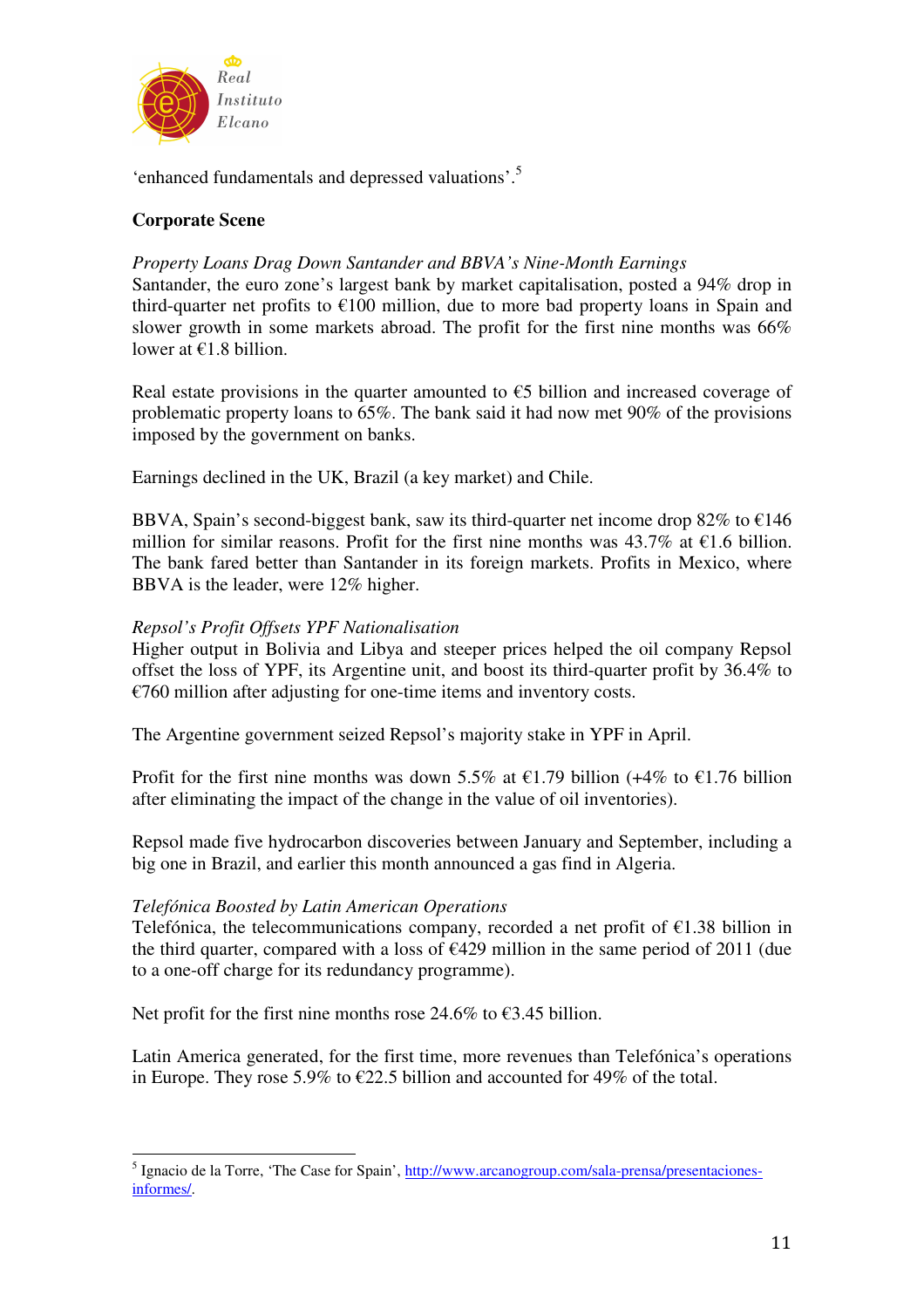

## *Iberia to Cut 4,500 Jobs in 'Fight for Survival'*

Iberia, the loss-making airline, is to shed 4,500 jobs (22% of the total) as it struggles to return to profit.

International Airlines Group (IAG), the parent company of Iberia and of British Airways, forecast an operating loss of €120 million for Iberia in 2012. BA remained in profit.

'Iberia is in a fight for survival and we will transform it to reduce its cost base so it can grow profitably in the future', Willie Walsh, the chief executive of IAG, said in a statement.

### *Ibex-35 Companies Continue to Generate 60% of Revenues Abroad*

The companies that form the Ibex-35, the benchmark index of the Madrid Stock market, earned, as a whole, 60% of their total revenues abroad in the first half of 2012, the same as in 2011 (see Figure 13).

Acerinox (stainless steel) generated 92% of its revenues abroad, ACS (construction) 81% and Santander (banking) 79%.

| Company                                                | <b>Sector</b>           | Total revenues (€ bn) | International (% of total) |
|--------------------------------------------------------|-------------------------|-----------------------|----------------------------|
| Abengoa                                                | Technology              | 3.7                   | 72.3                       |
| Abertis                                                | Motorways               | 1.8                   | 55.5                       |
| Acciona                                                | Construction            | 3.3                   | 39.6                       |
| Acerinox                                               | Metals                  | 2.4                   | 91.6                       |
| <b>ACS</b>                                             | Construction & services | 18.8                  | 81.3                       |
| Amadeus IT Holding                                     | Travel technology       | 1.5                   | 6.6                        |
| <b>Banco Popular</b>                                   | Banking                 | 2.7                   | 8.8                        |
| <b>Banco Sabadell</b>                                  | Banking                 | 1.9                   | 5.2                        |
| <b>Banco Santander</b>                                 | Banking                 | 30.5                  | 79.5                       |
| <b>Bankinter</b>                                       | Banking                 | 0.9                   | 0.0                        |
| <b>BBVA</b>                                            | Banking                 | 12.7                  | 63.7                       |
| Dia                                                    | Supermarket chain       | 5.0                   | 48.8                       |
| Enagás                                                 | Electricity             | 0.5                   | 0.0                        |
| Endesa                                                 | Electricity             | 15.8                  | 38.0                       |
| <b>FCC</b>                                             | Construction            | 5.3                   | 56.2                       |
| Ferrovial                                              | Construction            | 3.6                   | 61.6                       |
| Gamesa                                                 | Wind turbines           | 1.6                   | 85.2                       |
| <b>Gas Natural</b>                                     | Gas                     | 12.4                  | 44.0                       |
| Grifols                                                | Pharmaceutical          | 1.3                   | 91.5                       |
| <b>IAG</b>                                             | Airlines                | 7.8                   | 86.6                       |
| Iberdrola                                              | Electricity             | 16.9                  | 52.4                       |
| Inditex                                                | Fashion retailer        | 7.2                   | 77.5                       |
| Indra                                                  | Electronics             | 1.4                   | 53.6                       |
| Mapfre                                                 | Insurance               | 9.1                   | 58.7                       |
| Mediaset (Telecinco)                                   | Media                   | 1.7                   | 71.7                       |
| OHL                                                    | Construction            | 2.5                   | 74.4                       |
| Red Eléctrica                                          | Electricity             | 0.8                   | 2.4                        |
| Repsol                                                 | Oil                     | 28.7                  | 47.0                       |
| Sacyr-Vallehermoso                                     | Construction            | 1.7                   | 43.0                       |
| Técnicas Reunidas                                      | Engineering             | 1.3                   | 96.0                       |
| Telefónica                                             | Telecoms                | 30.9                  | 75.0                       |
| Total<br>(1)<br>$\mathbf{1}$ $\mathbf{1}$ $\mathbf{1}$ |                         | 239.8                 | 60.4                       |

## **Figure 13. International revenues of Ibex 35 companies, first half of 2012 (€ bn and % of total) (1)**

(1) Figures rounded to nearest decimal point.

Source: Based on figures from the National Securities Market Commission.